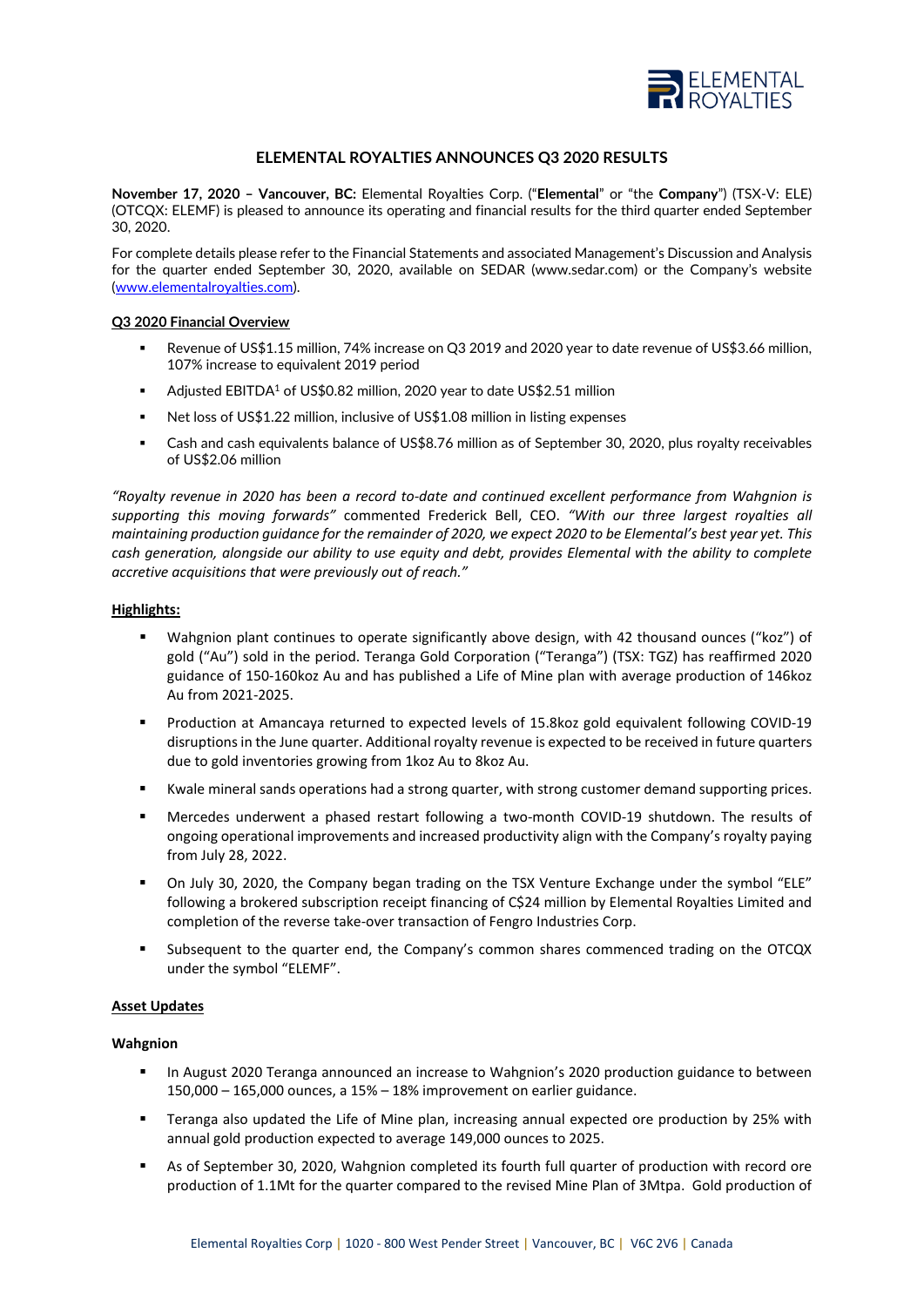40.6koz in the quarter totalled 135.1koz for the nine months to September 30, 2020.

- **FRET 1** Teranga recognises the impact the increased production rate will have on mine life, and have instituted a multi-year drilling and exploration program with the goal of extending the mine life to 15 years at three existing deposit areas and more than a dozen exploration targets.
- Subsequent to quarter end, Teranga announced it was entering into a business combination agreement with Endeavour Mining Corporation (TSX: EDV). The combined entity is expected to be a top-10 senior gold producer.

## **Amancaya**

- The operation has been progressing well with the vast majority of production coming from Amancaya, maintaining guidance for 2020 of 55 to 60koz of gold equivalent production, in spite of significant disruptions during the second quarter of 2020 due to the COVID-19 pandemic and a now-resolved strike related to the three yearly mining contract negotiation.
- While combined production of 15.2koz for the quarter was on track to meet guidance, gold sales were only 7.7koz, meaning that subsequent quarters will benefit from additional sales of gold drawing down on this inventory.
- A recent exploration review has been completed and a drill program has commenced to test ore continuity and extensions to Amancaya's main Central Vein, with results expected in Q4 2020.

### **Kwale**

- Operations ran smoothly at Kwale, dispatching more than 85 thousand tonnes ("kt") of ilmenite and rutile, and 7.8kt of zircon
- Mined tonnage was lower than previous quarters due to a planned eight-day stoppage, however fiscal year 2021 (June year end) production guidance has been maintained at 70-80kt Rutile, 270-300kt Ilmenite, and 23-27kt Zircon

#### **Mercedes**

- The Mercedes Mine (Mexico) was placed on care and maintenance following a decree from the Mexican Federal Government which took effect on March 30, 2020 and which listed gold mining as a nonessential service.
- The Mercedes Mine restarted its operations, following a decree from the Mexican Health Ministry on May 13, 2020 that amended the March 30, 2020 decree to include (effective June 1, 2020) mining as an essential service. Operations at the Mercedes Mine restarted in July following a two-month suspension. Operations with reduced staffing focused on higher grades and improved efficiency are currently concentrating on the promising, fast-evolving Diluvio / Lupita / San Martin system while also implementing continued exploration, underground development and mill maintenance programs with the intention of returning to full production in due course. The delays and reduced production now mean that the start of royalty payments to Elemental are likely to be payable from July 28, 2022, rather than the 400koz production hurdle.

## **Mount Pleasant**

- Production at Mt Pleasant, part of Zijin's larger Paddington Operations, has been intermittent with small production from stockpiles and pillar recovery at the Homestead underground mine, while exploration and mine planning takes place on the Tuart and Racetrack orebodies.
- During the third quarter of 2020 there was no reported production on the royalty area.
- Zijin's announcement in their 2019 Annual Report of plans for a A\$550M, 3.3Mt per annum low grade / refractory heap leach project is likely to include the Racetrack Resource in Elemental's royalty area, but details of timing and ore source sequencing have not yet been announced, and site management have advised Elemental of a small underground operation being assessed on the Tuart orebody

## **Panton**

On October 13, Panoramic Resources (ASX: PAN) had entered into an agreement to sell the Panton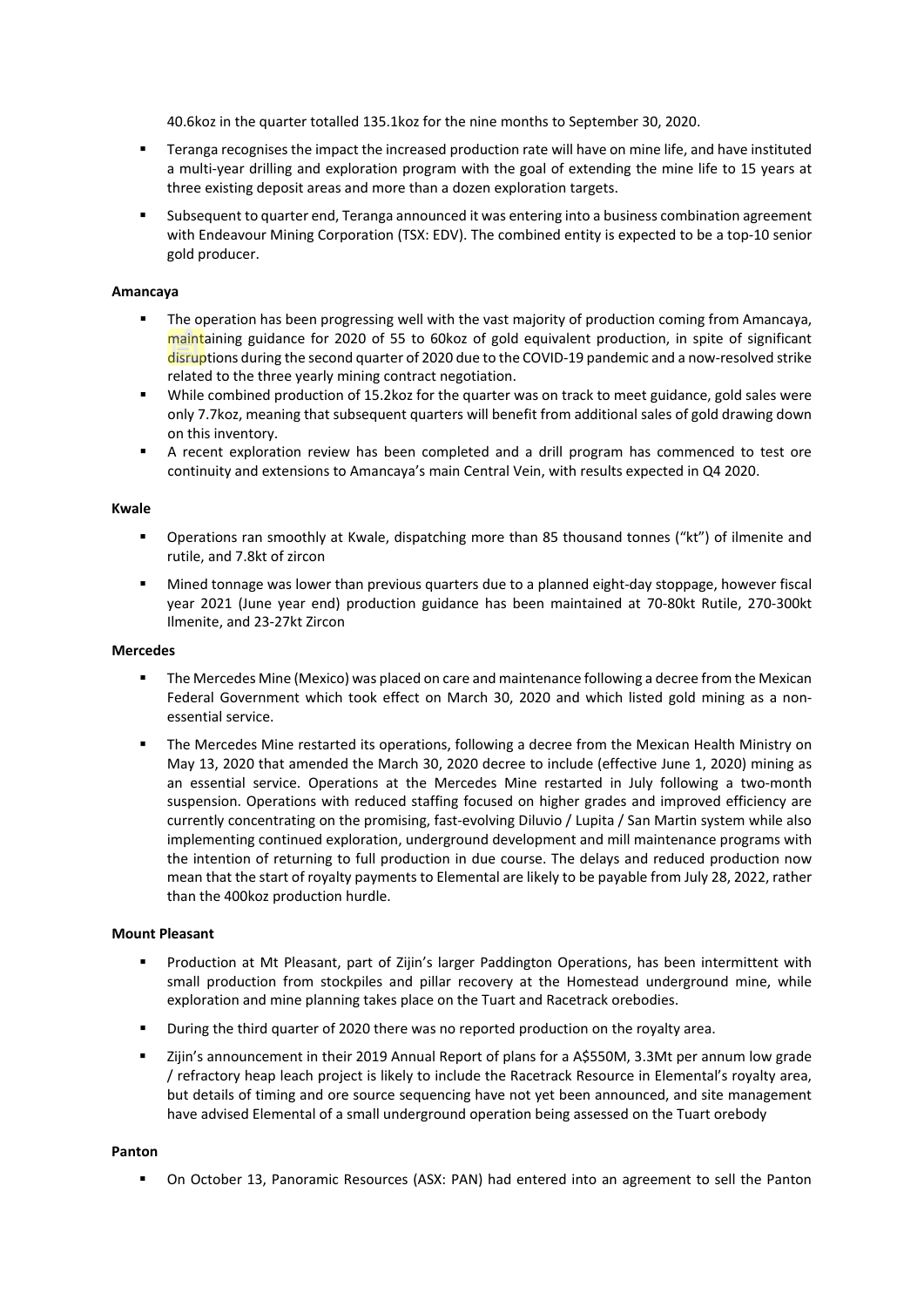PGM Project and associated tenements to Dubai 2020 Limited or its nominee.

## **Corporate Updates**

- The Company listed on the TSX Venture Exchange on July 30, 2020 following the completion of a reverse take-over transaction of Fengro Industries Corp by Elemental Royalties Limited.
- In connection with the reverse take-over, Elemental Royalties Limited completed a brokered subscription receipts financing for gross proceeds of approximately C\$24 million.
- On August 7, 2020, Elemental repaid \$8,499,999 of a Credit Agreement with Sprott Private Resource Lending. The principal balance remaining is \$1, to maintain credit agreements for a potential future financing facility.
- Subsequent to the quarter end, the Company's shares began trading on the OTXQX market, as a means of enhancing Elemental's visibility to prospective U.S. investors. OTCQX is a trading platform designed for established, investor-focused U.S. and international companies, and is the premier tier of the U.S. OTC market operated by OTC Markets Group Inc. (OTCQX: OTCM).

## **About Elemental:**

Elemental is a gold focused royalty company with a portfolio of five royalties over producing assets spanning Burkina Faso, Chile, Mexico, Kenya and Western Australia. The portfolio is heavily weighted towards precious metals and producing royalties, providing a diversified foundation of revenue from the outset, while minimising shareholder dilution.

### **Qualified Person:**

Richard Evans, FAusIMM, is Senior Vice President Technical for Elemental, and a qualified person under National Instrument 43-101 – *Standards of Disclosure for Mineral Projects* ("NI 43-101"), has reviewed and approved the scientific and technical disclosure contained in this press release.

### **Note 1: NON-IFRS MEASURES:**

The Company has included a performance measure which is non-IFRS and is intended to provide additional information and should not be considered in isolation or as a substitute for measures of performance prepared in accordance with IFRS. This non-IFRS measure does not have any standard meaning under IFRS and other companies may calculate measures differently.

Adjusted EBITDA excludes the effects of certain other income/expenses and unusual non-recurring items. Adjusted EBITDA is comprised of earnings before interest, taxes, depletion, share based compensation, and the non-cash portion of the listing expense. Management believes that this is a useful measure of the Company's performance because it adjusts for items which may not relate to underlying operating performance of the Company and/or are not necessarily indicative of future operating results.

## **On behalf of Elemental Royalties Corp.**

### **Frederick Bell**

CEO and Director

For further information about Elemental Royalties Corp. or this news release, please visit our website at www.elementalroyalties.com or by email at info@elementalroyalties.com.

Elemental Royalties Corp. is a proud member of Discovery Group. For more information please visit: discoverygroup.ca or contact 604-653-9464.

*Neither the TSX Venture Exchange Inc. nor its Regulation Service Provider (as that term is defined in the policies of the TSX Venture Exchange Inc.) accepts responsibility for the adequacy or accuracy of this press release.*

### *Forward-Looking Statements*

*This press release contains certain "forward looking statements" and certain "forward-looking information" as defined under*